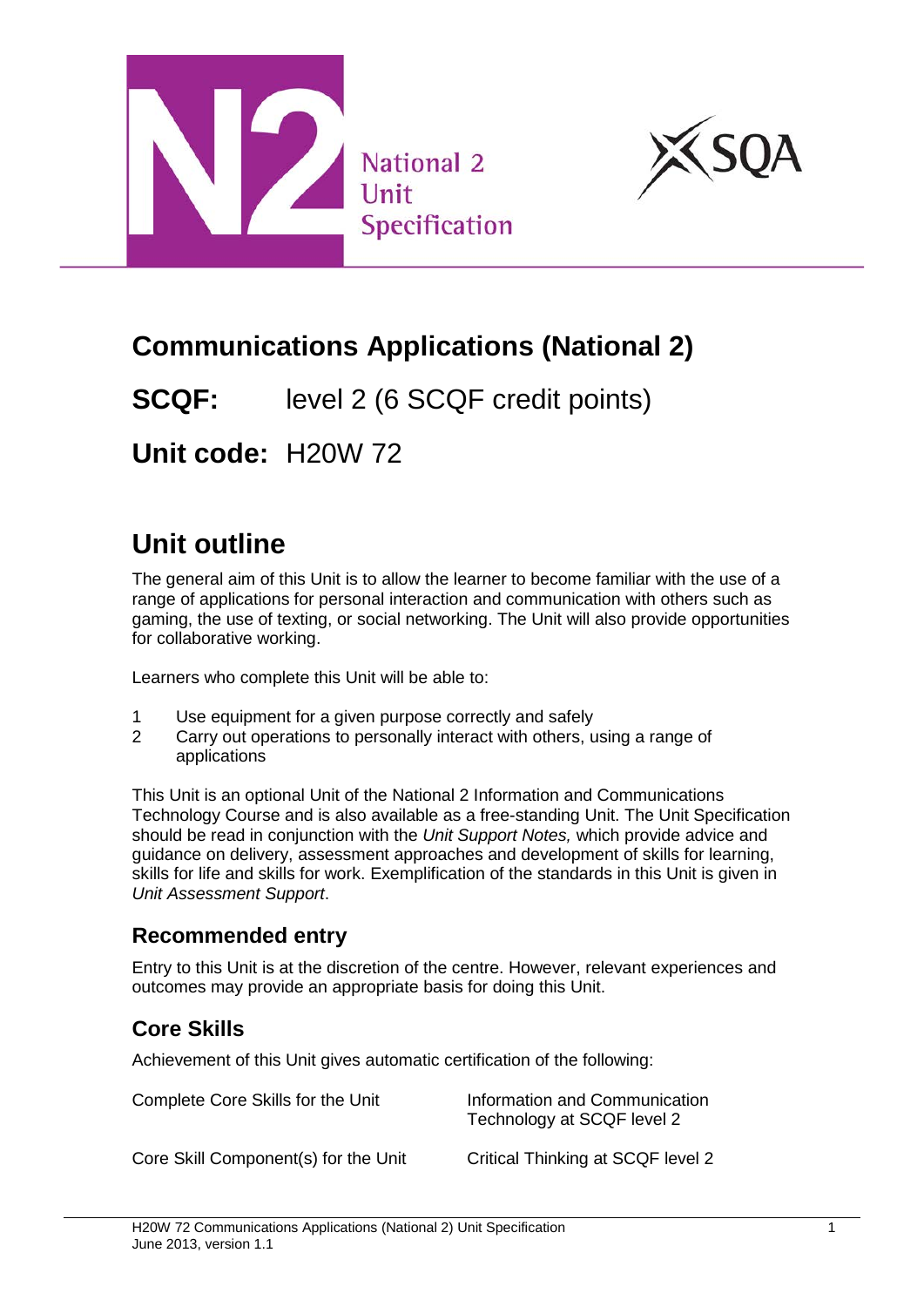



### **Equality and inclusion**

This Unit Specification has been designed to ensure that there are no unnecessary barriers to learning or assessment. The individual needs of learners should be taken into account when planning learning experiences, selecting assessment methods or considering alternative evidence. For further information please refer to the *Unit Support Notes.*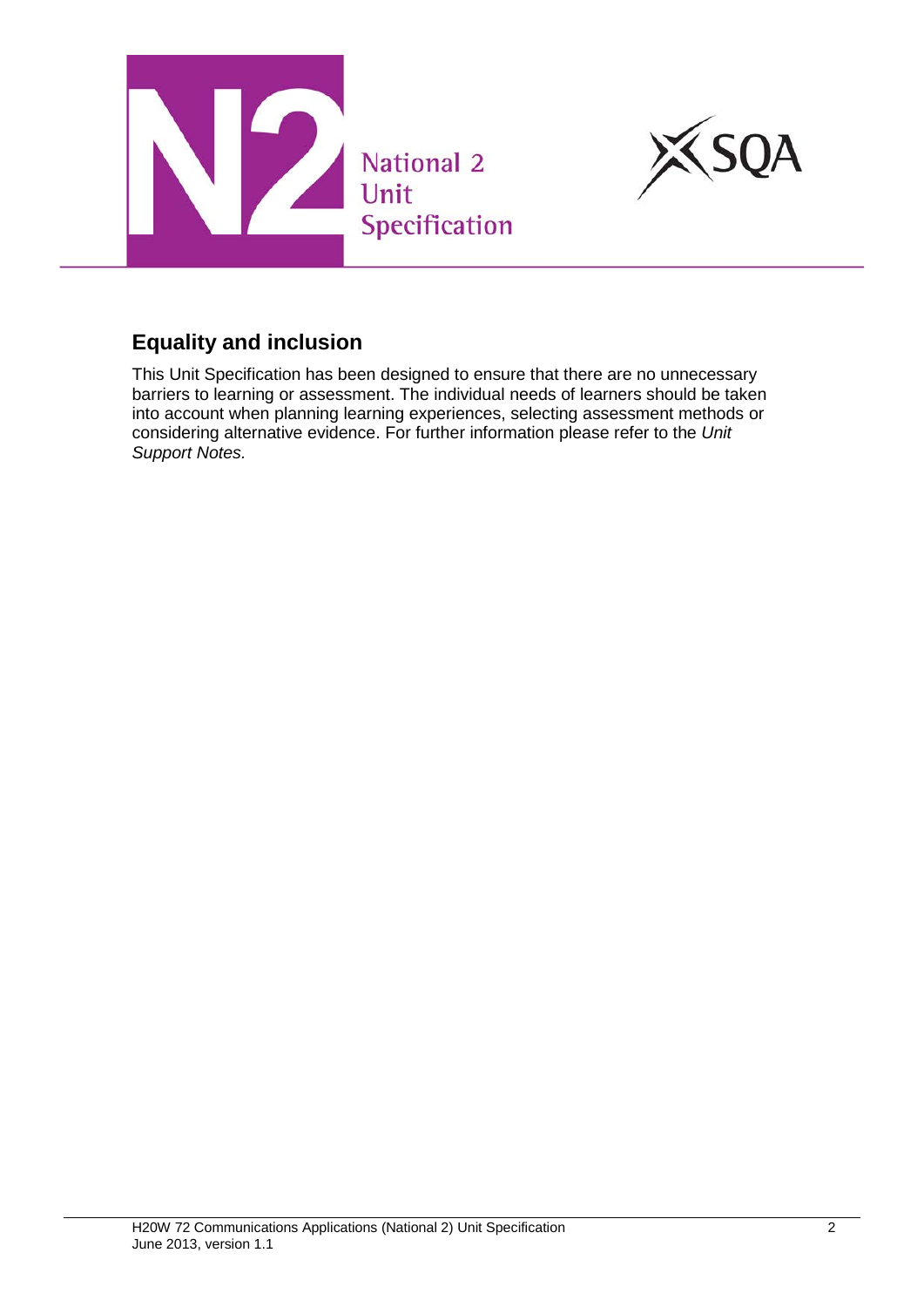## **Standards**

### **Outcomes and assessment standards**

#### **Outcome 1**

The learner will:

- **1 Use equipment for a given purpose correctly and safely by:**
- 1.1 Choosing an appropriate piece of equipment for a given activity
- 1.2 Following health and safety requirements when using equipment
- 1.3 Following rules for personal safety when using equipment

#### **Outcome 2**

The learner will:

- **2 Carry out operations to personally interact with others, using a range of applications, by:**
- 2.1 Following correct procedures to open the applications
- 2.2 Participating with others in directed activities using the applications
- 2.3 Following correct procedures to close the applications

### **Evidence Requirements for the Unit**

Assessors should use their professional judgement, subject knowledge and experience, and understanding of their learners, to determine the most appropriate ways to generate evidence and the conditions and contexts in which they are used.

Evidence may be presented for individual Outcomes or it may be gathered for the Unit as a whole through integrating assessment in one single activity. If the latter approach is used, it must be clear how the evidence covers each Outcome.

It is expected that learners will receive support to achieve the Outcomes of this Unit.

For Outcomes 1 and 2, evidence that the learner has participated in sustained and directed activities and completed all of the tasks for at least two applications is required. The range of applications could include gaming (including the communication facility within games), the use of texting, or social networking.

Evidence can be presented in a variety of formats, such as written, oral, or pictorial, and may be gathered using the learner's usual means of communication.

Exemplification of assessment is provided in *Unit Assessment Support*. Advice and guidance on possible approaches to assessment is provided in the *Unit Support Notes.*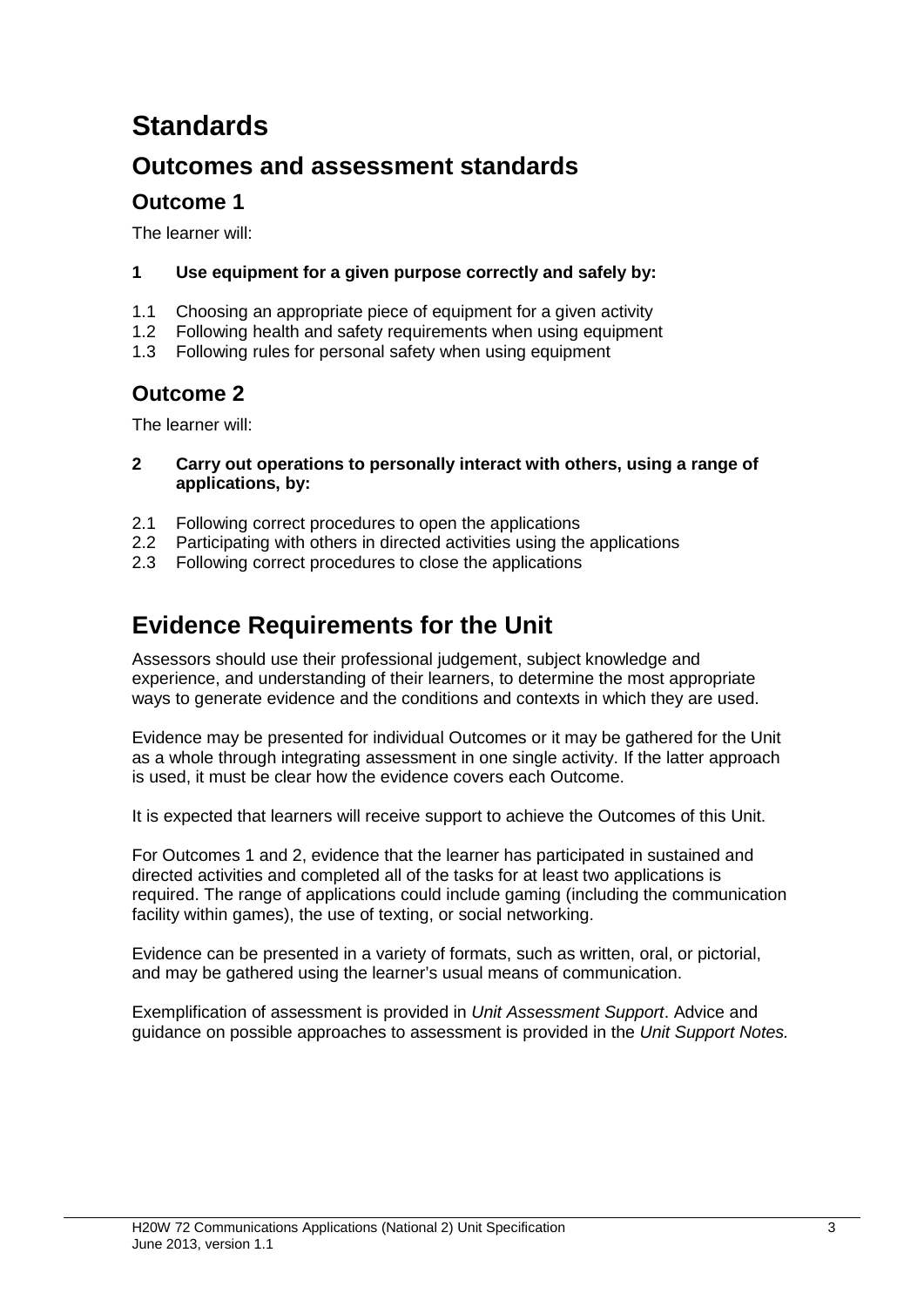### **Development of skills for learning, skills for life and skills for work**

It is expected that learners will develop broad, generic skills through this Unit. The skills that learners will be expected to improve on and develop through the Unit are based on SQA's *Skills Framework: Skills for Learning, Skills for Life and Skills for Work* and drawn from the main skills areas listed below. These must be built into the Unit where there are appropriate opportunities.

#### **4 Employability, enterprise and citizenship**

4.2 Information and communication technology

#### **5 Thinking skills**

- 5.1 Remembering
- 5.3 Applying
- 5.5 Creating

Amplification of these is given in SQA's *Skills Framework: Skills for Learning, Skills for Life and Skills for Work.* The level of these skills should be at the same SCQF level as the Unit and be consistent with the SCQF level descriptor. Further information on building in skills for learning, skills for life and skills for work is given in the *Unit Support Notes.*

Employability, enterprise and citizenship skills shown in this National Unit provide automatic certification of Core Skill: Information and Communication Technology at SCQF level 2.

Thinking skills shown in this National Unit provide automatic certification of the Core Skill component: Critical Thinking at SCQF level 2.